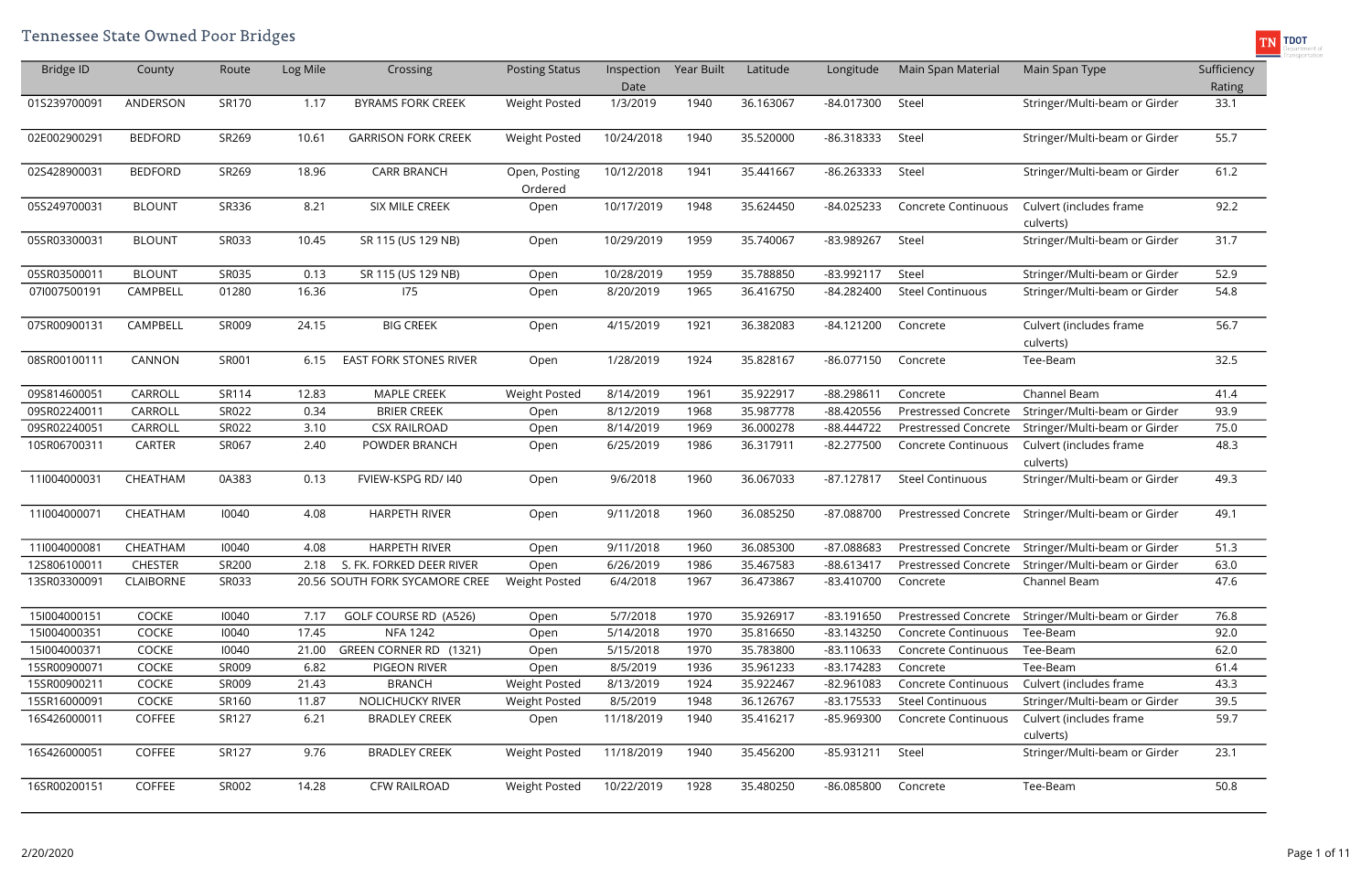| <b>Bridge ID</b> | County          | Route | Log Mile | Crossing                       | <b>Posting Status</b> | Inspection<br>Date | <b>Year Built</b> | Latitude  | Longitude    | Main Span Material                        | Main Span Type                            | Sufficiency<br>Rating |
|------------------|-----------------|-------|----------|--------------------------------|-----------------------|--------------------|-------------------|-----------|--------------|-------------------------------------------|-------------------------------------------|-----------------------|
| 16SR12700031     | <b>COFFEE</b>   | SR127 | 4.66     | <b>BRADLEY CREEK</b>           | Weight Posted         | 11/18/2019         | 1956              | 35.395583 | -85.978000   | Concrete                                  | Tee-Beam                                  | 25.0                  |
| 16SR26900011     | <b>COFFEE</b>   | SR269 | 2.93     | MARBURY DR (FAU 4329)          | <b>Weight Posted</b>  | 11/19/2019         | 1993              | 35.384850 | -86.229967   | <b>Prestressed Concrete</b>               | Box Beam or Girders - Single              | 18.8                  |
| 17SR15200051     | <b>CROCKETT</b> | SR152 | 10.31    | <b>BEAR CREEK</b>              | Weight Posted         | 6/6/2018           | 1940              | 35.832361 | -89.001750   | Concrete                                  | Channel Beam                              | 38.3                  |
| 180A15300031     | CUMBERLAND      | 0A153 | 15.07    | DADDY'S CREEK<br>(CWMA)        | <b>Weight Posted</b>  | 2/3/2020           | 1950              | 36.055500 | -84.788667   | Steel                                     | Stringer/Multi-beam or Girder             | 15.9                  |
| 181004000011     | CUMBERLAND      | 10040 | 0.24     | SR 24                          | Open                  | 10/29/2019         | 1963              | 36.093167 | $-85.235167$ | <b>Prestressed Concrete</b>               | Stringer/Multi-beam or Girder             | 50.3                  |
| 181004000021     | CUMBERLAND      | 10040 | 0.24     | SR 24                          | Open                  | 10/29/2019         | 1963              | 36.093167 | $-85.234833$ | <b>Prestressed Concrete</b>               | Stringer/Multi-beam or Girder             | 83.0                  |
| 181004000351     | CUMBERLAND      | 10040 | 24.15    | SR <sub>1</sub>                | Open                  | 10/16/2019         | 1966              | 35.910000 | -84.890000   | <b>Prestressed Concrete</b><br>Continuous | Stringer/Multi-beam or Girder             | 49.3                  |
| 18SR00100111     | CUMBERLAND      | SR001 | 29.36    | <b>FALL CREEK</b>              | Open                  | 2/3/2020           | 1926              | 35.881850 | -84.809833   | Concrete                                  | Tee-Beam                                  | 38.4                  |
| 18SR02800071     | CUMBERLAND      | SR028 | 10.69    | <b>BYRDS CREEK</b>             | <b>Weight Posted</b>  | 3/15/2018          | 1961              | 35.912036 | -84.992136   | Concrete Continuous                       | Tee-Beam                                  | 32.9                  |
| 18SR02800091     | CUMBERLAND      | SR028 | 11.09    | THREE MILE CREEK               | Weight Posted         | 3/15/2018          | 1962              | 35.916936 | -84.995633   | Concrete Continuous                       | Tee-Beam                                  | 36.0                  |
| 18SR02800171     | CUMBERLAND      | SR028 | 30.50    | <b>CLEAR CREEK</b>             | Weight Posted         | 3/22/2018          | 1952              | 36.170089 | -85.028061   | Concrete                                  | Tee-Beam                                  | 40.5                  |
| 190325200011     | <b>DAVIDSON</b> | 03253 | 1.02     | TRINITY LN./ELLINGTON PK       | <b>Weight Posted</b>  | 3/1/2019           | 1967              | 36.204433 | -86.749950   | <b>Steel Continuous</b>                   | Stringer/Multi-beam or Girder             | 55.9                  |
| 19F002100051     | <b>DAVIDSON</b> | SR171 | 5.88     | <b>STONES RIVER</b>            | <b>Weight Posted</b>  | 5/31/2019          | 1970              | 36.081917 | -86.567083   | <b>Steel Continuous</b>                   | Stringer/Multi-beam or Girder             | 33.5                  |
| 19FA00600151     | <b>DAVIDSON</b> | SR006 | 12.17    | SR 6 RL / DOUGLAS AVENUE       | <b>Weight Posted</b>  | 2/25/2019          | 1969              | 36.191667 | -86.753333   | <b>Steel Continuous</b>                   | Stringer/Multi-beam or Girder             | 6.0                   |
| 19FA00600161     | <b>DAVIDSON</b> | SR006 |          | 12.17 SR 6 LL / DOUGLAS AVENUE | <b>Weight Posted</b>  | 2/25/2019          | 1969              | 36.191667 | -86.753333   | <b>Steel Continuous</b>                   | Stringer/Multi-beam or Girder             | 57.7                  |
| 191002400391     | <b>DAVIDSON</b> | 10024 | 23.17    | MILL CREEK                     | Open                  | 10/3/2019          | 1958              | 36.050000 | -86.670000   | Prestressed Concrete                      | Box Beam or Girders - Single<br>or Spread | 43.2                  |
| 191002400671     | <b>DAVIDSON</b> | 10040 | 21.58    | 140 STR 5B / 124               | Open                  | 12/17/2019         | 1960              | 36.139833 | -86.727906   | Steel                                     | Stringer/Multi-beam or Girder             | 67.0                  |
| 191002400711     | <b>DAVIDSON</b> | 10024 | 8.51     | 124 RL / OLD HICKORY BLV       | Open                  | 9/12/2019          | 1972              | 36.276667 | $-86.800000$ | <b>Steel Continuous</b>                   | Stringer/Multi-beam or Girder             | 70.0                  |
| 191002400721     | <b>DAVIDSON</b> | 10024 | 8.51     | 124 LL / OLD HICKORY BLV       | Open                  | 9/12/2019          | 1972              | 36.276667 | $-86.800000$ | <b>Steel Continuous</b>                   | Stringer/Multi-beam or Girder             | 70.0                  |
| 191002401031     | <b>DAVIDSON</b> | 10024 | 13.16    | 124 RAMP STR 40 / 124-EB       | Open                  | 9/20/2019          | 1961              | 36.190000 | -86.775000   | Steel                                     | Stringer/Multi-beam or Girder             | 49.0                  |
| 191004000271     | <b>DAVIDSON</b> | 10040 | 11.56    | 140 / WESTBORO ROAD            | Open                  | 10/28/2019         | 1962              | 36.149133 | -86.873533   | <b>Prestressed Concrete</b>               | Stringer/Multi-beam or Girder             | 81.0                  |
| 191044000391     | <b>DAVIDSON</b> | SR011 | 10.34    | NOLENSVILLE RD / 1440          | Open                  | 2/27/2018          | 1984              | 36.122683 | -86.750950   | Concrete Continuous                       | Box Beam or Girders - Single<br>or Spread | 57.3                  |
| 19S632600011     | <b>DAVIDSON</b> | SR155 | 5.25     | BRILEY PKWY / AIRPORT D        | Open                  | 4/11/2019          | 1959              | 36.129567 | -86.695100   | <b>Prestressed Concrete</b>               | Stringer/Multi-beam or Girder             | 61.9                  |
| 19SR00100151     | <b>DAVIDSON</b> | SR001 | 12.95    | <b>SUGAR TREE CREEK</b>        | <b>Weight Posted</b>  | 2/13/2019          | 1923              | 36.122833 | -86.850250   | Concrete Continuous                       | Culvert (includes frame<br>culverts)      | 33.8                  |

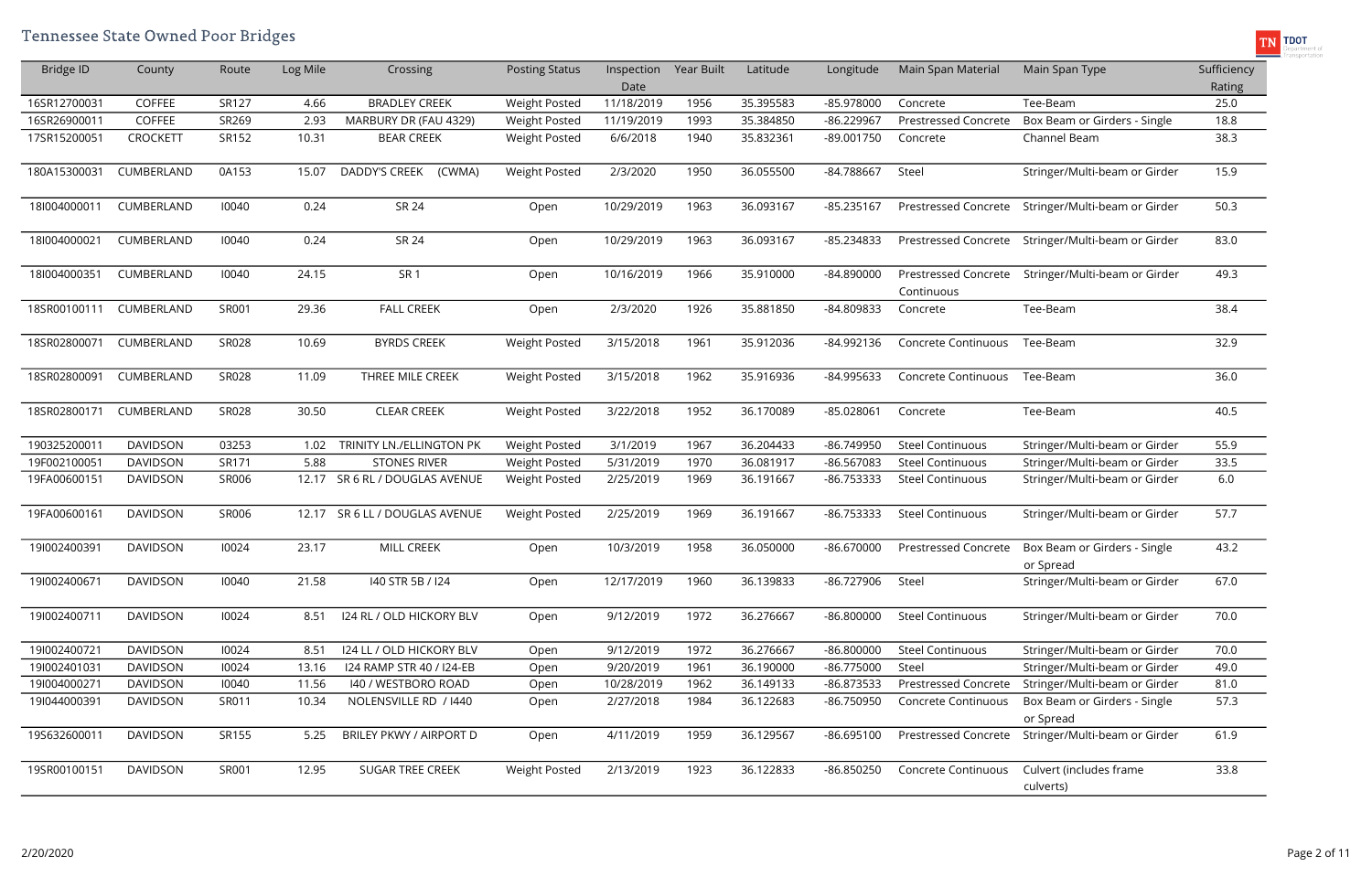| <b>Bridge ID</b> | County          | Route | Log Mile | Crossing                      | <b>Posting Status</b>    | Inspection<br>Date | Year Built | Latitude  | Longitude    | Main Span Material                        | Main Span Type                       | Sufficiency<br>Rating |
|------------------|-----------------|-------|----------|-------------------------------|--------------------------|--------------------|------------|-----------|--------------|-------------------------------------------|--------------------------------------|-----------------------|
| 19SR00100171     | <b>DAVIDSON</b> | SR001 | 13.81    | <b>BRANCH</b>                 | Open                     | 2/13/2019          | 1923       | 36.130183 | -86.837517   | Concrete                                  | Culvert (includes frame              | 57.0                  |
|                  |                 |       |          |                               |                          |                    |            |           |              |                                           | culverts)                            |                       |
| 19SR00100311     | <b>DAVIDSON</b> | SR001 | 21.99    | MILL CREEK                    | Open                     | 2/15/2019          | 1940       | 36.129033 | $-86.714317$ | <b>Concrete Continuous</b>                | Box Beam or Girders - Multiple       | 69.1                  |
| 19SR00600251     | <b>DAVIDSON</b> | SR006 | 21.08    | <b>BRANCH</b>                 | Open                     | 3/4/2019           | 1955       | 36.297250 | -86.698667   | <b>Concrete Continuous</b>                | Culvert (includes frame              | 30.0                  |
| 19SR00600271     | <b>DAVIDSON</b> | SR006 | 22.84    | <b>MANSKER CREEK</b>          | Open                     | 3/4/2019           | 1937       | 36.309350 | -86.672533   | Concrete                                  | Tee-Beam                             | 48.9                  |
| 19SR01100231     | <b>DAVIDSON</b> | SR011 | 18.05    | <b>BRANCH</b>                 | Open                     | 3/5/2019           | 1928       | 36.249950 | -86.757033   | <b>Concrete Continuous</b>                | Culvert (includes frame              | 31.9                  |
| 19SR01100271     | <b>DAVIDSON</b> | SR011 | 18.87    | NORTH FORK EWING CREEK        | <b>Weight Posted</b>     | 3/5/2019           | 1928       | 36.261850 | -86.757367   | Concrete                                  | Tee-Beam                             | 47.2                  |
| 19SR02400131     | <b>DAVIDSON</b> | SR024 | 15.93    | <b>L&amp;N RAILROAD</b>       | <b>Weight Posted</b>     | 3/12/2019          | 1924       | 36.153717 | $-86.722183$ | Concrete                                  | Culvert (includes frame<br>culverts) | 38.0                  |
| 19SR02400191     | <b>DAVIDSON</b> | SR024 | 19.28    | <b>CSX RAILROAD</b>           | Open                     | 3/12/2019          | 1928       | 36.169083 | -86.669250   | Concrete Continuous                       | Tee-Beam                             | 45.2                  |
| 19SR0450001      | <b>DAVIDSON</b> | SR045 | 9.26     | <b>CUMBERLAND RIVER</b>       | Open                     | 3/13/2019          | 1967       | 36.262583 | -86.676183   | Steel                                     | Truss - Thru                         | 44.8                  |
| 19SR04500021     | <b>DAVIDSON</b> | SR045 | 9.26     | <b>CUMBERLAND RIVER</b>       | Open                     | 3/15/2019          | 1928       | 36.312650 | -86.676617   | Steel                                     | Truss - Thru                         | 59.5                  |
| 19SR06500071     | <b>DAVIDSON</b> | SR065 | 16.01    | S. FORK SYCAMORE CREEK        | <b>Weight Posted</b>     | 3/11/2019          | 1947       | 36.389667 | -86.898783   | Concrete                                  | Tee-Beam                             | 40.7                  |
| 19SR10000011     | <b>DAVIDSON</b> | SR100 | 1.06     | <b>SOUTH HARPETH RIVER</b>    | Open                     | 4/25/2019          | 1929       | 36.018333 | -87.030000   | Steel                                     | Truss - Thru                         | 47.2                  |
| 19SR10000131     | <b>DAVIDSON</b> | SR100 | 7.36     | <b>HARPETH RIVER</b>          | Open                     | 4/25/2019          | 1929       | 36.053933 | -86.929650   | Steel                                     | Truss - Thru                         | 49.6                  |
| 19SR11200011     | <b>DAVIDSON</b> | SR112 | 0.55     | <b>WHITES CREEK</b>           | <b>Weight Posted</b>     | 4/9/2019           | 1934       | 36.203333 | $-86.840000$ | Concrete                                  | Tee-Beam                             | 45.9                  |
| 19SR17100011     | <b>DAVIDSON</b> | SR171 | 1.06     | <b>CSX RAILROAD</b>           | Open                     | 4/22/2019          | 1967       | 36.028250 | $-86.614133$ | Concrete                                  | Tee-Beam                             | 38.0                  |
| 20SR06900011     | <b>DECATUR</b>  | SR069 | 4.90     | <b>STEWMANS CREEK</b>         | <b>Weight Posted</b>     | 4/2/2018           | 1950       | 35.393031 | -88.134619   | Steel                                     | Truss - Thru                         | 44.0                  |
| 220034300031     | <b>DICKSON</b>  | SR046 | 15.59    | <b>BRANCH</b>                 | <b>Weight Posted</b>     | 6/12/2018          | 1940       | 36.124350 | -87.493183   | Concrete                                  | Tee-Beam                             | 41.9                  |
| 221004000011     | <b>DICKSON</b>  | SR048 | 0.21     | SR 48 / 140                   | Open                     | 6/25/2018          | 1963       | 35.988633 | -87.487950   | <b>Steel Continuous</b>                   | Stringer/Multi-beam or Girder        | 63.6                  |
| 22l004000051     | <b>DICKSON</b>  | 10040 | 5.13     | 140-RL / EAST PINEY RD.       | Open                     | 6/1/2018           | 1963       | 36.006950 | $-87.404517$ | Concrete                                  | Tee-Beam                             | 53.8                  |
| 22S614300131     | <b>DICKSON</b>  | SR046 | 19.06    | YELLOW CREEK                  | Open                     | 6/14/2018          | 1956       | 36.164783 | $-87.521767$ | <b>Concrete Continuous</b>                | Culvert (includes frame<br>culverts) | 49.9                  |
| 23SR02000091     | <b>DYER</b>     | SR104 | 6.89     | <b>OBION RIVER</b>            | Open, Posting<br>Ordered | 12/11/2019         | 1948       | 36.049139 | -89.557889   | Steel                                     | Truss - Thru                         | 46.4                  |
| 23SR02000351     | <b>DYER</b>     | SR020 |          | 4.80 N FORK FORKED DEER RIVER | Open, Posting            | 12/5/2019          | 1994       | 35.998528 | -89.342167   | <b>Prestressed Concrete</b>               | Stringer/Multi-beam or Girder        | 51.1                  |
| 24S810900031     | FAYETTE         | SR196 | 7.11     | OVERFLOW                      | Open                     | 9/11/2018          | 1982       | 35.086556 | -89.597389   | Concrete                                  | Channel Beam                         | 40.3                  |
| 24S810900251     | FAYETTE         | SR196 | 23.90    | LITTLE CYPRESS CREEK          | <b>Weight Posted</b>     | 9/12/2018          | 1952       | 35.310917 | -89.616583   | <b>Steel Continuous</b>                   | Stringer/Multi-beam or Girder        | 46.3                  |
| 24SR01500011     | FAYETTE         | SR015 | 0.40     | <b>BRANCH</b>                 | Open                     | 8/28/2018          | 1992       | 35.212861 | -89.631833   | <b>Prestressed Concrete</b><br>Continuous | Stringer/Multi-beam or Girder        | 56.9                  |
| 25SR02800031     | <b>FENTRESS</b> | SR028 | 29.40    | <b>WOLF RIVER</b>             | <b>Weight Posted</b>     | 7/18/2018          | 1940       | 36.542300 | -84.961867   | Steel                                     | Truss - Thru                         | 27.0                  |

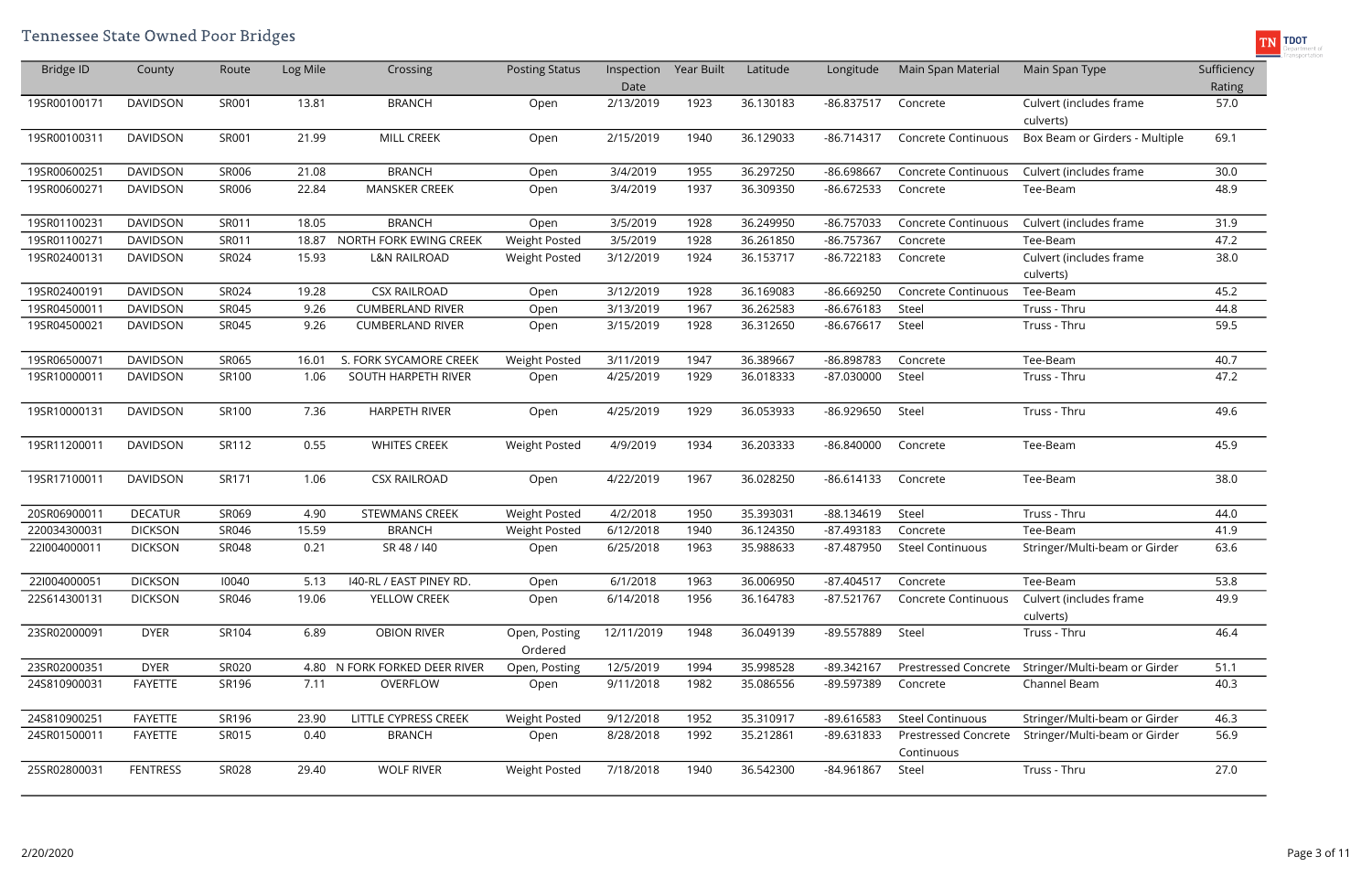| <b>Bridge ID</b> | County          | Route | Log Mile | Crossing                    | <b>Posting Status</b> | Inspection<br>Date | Year Built | Latitude  | Longitude    | Main Span Material                        | Main Span Type                                      | Sufficiency<br>Rating |
|------------------|-----------------|-------|----------|-----------------------------|-----------------------|--------------------|------------|-----------|--------------|-------------------------------------------|-----------------------------------------------------|-----------------------|
| 25SR02800051     | <b>FENTRESS</b> | SR028 | 33.43    | <b>CANEY CREEK</b>          | Open                  | 7/12/2018          | 1990       | 36.563333 | $-85.011667$ | <b>Concrete Continuous</b>                | Culvert (includes frame                             | 65.1                  |
|                  |                 |       |          |                             |                       |                    |            |           |              |                                           | culverts)                                           |                       |
| 25SR08500031     | <b>FENTRESS</b> | SR085 | 5.67     | <b>EAST FORK OBEY RIVER</b> | Open                  | 7/17/2018          | 1989       | 36.272400 | $-85.044633$ | <b>Prestressed Concrete</b>               | Box Beam or Girders - Single                        | 71.3                  |
|                  |                 |       |          |                             |                       |                    |            |           |              | Continuous                                | or Spread                                           |                       |
| 25SR15400031     | <b>FENTRESS</b> | SR154 | 2.20     | <b>SR 28</b>                | Open                  | 7/11/2018          | 1991       | 36.454133 | -84.928017   | <b>Prestressed Concrete</b>               | Stringer/Multi-beam or Girder                       | 48.7                  |
|                  |                 |       |          |                             |                       |                    |            |           |              | Continuous                                |                                                     |                       |
| 27SR05400071     | <b>GIBSON</b>   | SR054 | 5.51     | <b>DAVIS CREEK</b>          | Open                  | 7/10/2019          | 1992       | 35.916111 | -89.008028   | <b>Prestressed Concrete</b>               | Box Beam or Girders - Single                        | 56.7                  |
|                  |                 |       |          |                             |                       |                    |            |           |              | Continuous                                | or Spread                                           |                       |
| 28S620000111     | <b>GILES</b>    | SR166 | 26.06    | <b>FACTORY CREEK</b>        | <b>Weight Posted</b>  | 1/9/2020           | 1959       | 35.365000 | $-87.148333$ | Concrete                                  | Tee-Beam                                            | 48.2                  |
| 28SR01100131     | <b>GILES</b>    | SR011 | 23.38    | PIGEON ROOST CREEK          | <b>Weight Posted</b>  | 11/25/2019         | 1938       | 35.240000 | -86.971667   | Concrete                                  | Tee-Beam                                            | 28.9                  |
| 28SR12900051     | <b>GILES</b>    | SR129 | 3.05     | <b>TRIGG BRANCH</b>         | Open, Posting         | 1/6/2020           | 1920       | 35.378333 | -86.981667   | Steel                                     | Stringer/Multi-beam or Girder                       | 17.3                  |
| 29SR13100011     | <b>GRAINGER</b> | SR131 | 7.73     | <b>WILLIAMS CREEK</b>       | <b>Weight Posted</b>  | 4/17/2018          | 1973       | 36.298050 | -83.583983   | Concrete                                  | Channel Beam                                        | 33.5                  |
| 30FA03430031     | GREENE          | SR034 | 17.25    | FAU 3867 & SOUTHERN RWY     | Open                  | 2/11/2020          | 1965       | 36.177817 | -82.805167   | Prestressed Concrete                      | Stringer/Multi-beam or Girder                       | 72.9                  |
| 30FA03430041     | GREENE          | SR034 | 17.25    | FAU 1391 & SOUTHERN RWY     | Open                  | 2/11/2020          | 1965       | 36.177933 | -82.805000   | <b>Prestressed Concrete</b>               | Stringer/Multi-beam or Girder                       | 72.9                  |
| 30SR03400081     | GREENE          | SR034 | 5.69     | <b>LICK CREEK</b>           | Open                  | 3/5/2018           | 1980       | 36.197600 | -82.996933   | <b>Prestressed Concrete</b>               | Box Beam or Girders - Single                        | 68.6                  |
| 30SR07000211     | <b>GREENE</b>   | SR070 | 26.17    | <b>BRANCH</b>               | Open                  | 1/2/2020           | 2002       | 36.264200 | -82.918567   | Steel                                     | Culvert (includes frame                             | 61.0                  |
|                  |                 |       |          |                             |                       |                    |            |           |              |                                           | culverts)                                           |                       |
| 30SR10700071     | GREENE          | SR107 | 12.65    | <b>NOLICHUCKY RIVER</b>     | Open                  | 3/5/2018           | 1951       | 36.156900 | -82.726200   | <b>Steel Continuous</b>                   | Stringer/Multi-beam or Girder                       | 40.0                  |
| 321008100191     | <b>HAMBLEN</b>  | 10081 | 4.72     | <b>FLAT CREEK</b>           | Open                  | 3/15/2018          | 1970       | 36.169500 | -83.215650   | <b>Concrete Continuous</b>                | Culvert (includes frame                             | 69.7                  |
| 331002400071     | <b>HAMILTON</b> | 10024 | 4.22     | BROWN'S FERRY (FAU 3622)    | Open                  | 8/15/2018          | 1964       | 35.027383 | -85.363867   | Steel                                     | Stringer/Multi-beam or Girder                       | 51.9                  |
| 33l002400471     | <b>HAMILTON</b> | 0B323 | 0.41     | OLD RINGGOLD RD / I-24      | Open                  | 10/11/2018         | 1963       | 35.016767 | -85.269200   | <b>Steel Continuous</b>                   | Stringer/Multi-beam or Girder                       | 58.8                  |
| 331002400591     | <b>HAMILTON</b> | 03578 | 0.80     | $I-24$                      | Open                  | 10/10/2018         | 1964       | 35.006283 | -85.231700   | <b>Prestressed Concrete</b>               | Box Beam or Girders - Multiple                      | 60.4                  |
| 33l002400751     | <b>HAMILTON</b> | 10024 | 13.58    | <b>BRANCH</b>               | Open                  | 10/2/2018          | 1960       | 35.003483 | -85.227033   | Concrete Continuous                       | Culvert (includes frame                             | 43.5                  |
| 331002400821     | <b>HAMILTON</b> | 10024 | 7.61     | 124 WB / A660 & CSX RR      | Open                  | 9/5/2018           | 1990       | 35.032200 | -85.317350   | Prestressed Concrete                      | Box Beam or Girders - Single                        | 82.8                  |
|                  |                 |       |          |                             |                       |                    |            |           |              | Continuous                                | or Spread                                           |                       |
| 33l012400141     | <b>HAMILTON</b> | 10124 | 1.34     | W. 9TH ST. (FAU 3551)       | Open                  | 8/22/2018          | 1958       | 35.046383 | $-85.314167$ | <b>Prestressed Concrete</b>               | Box Beam or Girders - Multiple                      | 44.5                  |
| 33SR00800071     | <b>HAMILTON</b> | SR008 | 9.68     | TN RIVER & FAU 5395         | <b>Weight Posted</b>  | 6/25/2019          | 1917       | 35.056550 | -85.309600   | Steel                                     | Movable - Bascule                                   | 31.5                  |
| 33SR02900931     | <b>HAMILTON</b> | SR029 | 20.58    | <b>BIG SODDY CREEK</b>      | Open                  | 2/13/2019          | 1991       | 35.296967 | $-85.151100$ | <b>Prestressed Concrete</b><br>Continuous | Stringer/Multi-beam or Girder                       | 57.0                  |
| 33SR03800031     | <b>HAMILTON</b> | SR038 | 2.26     | <b>BLACK CREEK</b>          | Open                  | 11/5/2018          | 1933       | 35.011200 | -85.388767   | Concrete Continuous                       | Culvert (includes frame                             | 39.0                  |
|                  |                 |       |          |                             |                       |                    |            |           |              |                                           | culverts)                                           |                       |
| 33SR05800191     | <b>HAMILTON</b> | SR319 | 0.00     | SR 58 EB / SR 153           | Open                  | 4/15/2019          | 1963       | 35.090383 | -85.218383   | Concrete Continuous                       | Tee-Beam                                            | 42.9                  |
| 33SR05800201     | <b>HAMILTON</b> | SR319 | 0.00     | SR 58 WB / SR 153           | Open                  | 4/15/2019          | 1963       | 35.090450 | $-85.218550$ | Concrete Continuous                       | Tee-Beam                                            | 42.9                  |
| 34SR03300071     | <b>HANCOCK</b>  | SR033 | 11.77    | <b>GREASY ROCK CREEK</b>    | <b>Weight Posted</b>  | 6/6/2018           | 1936       | 36.528200 | -83.219367   |                                           | Prestressed Concrete Box Beam or Girders - Multiple | 30.5                  |

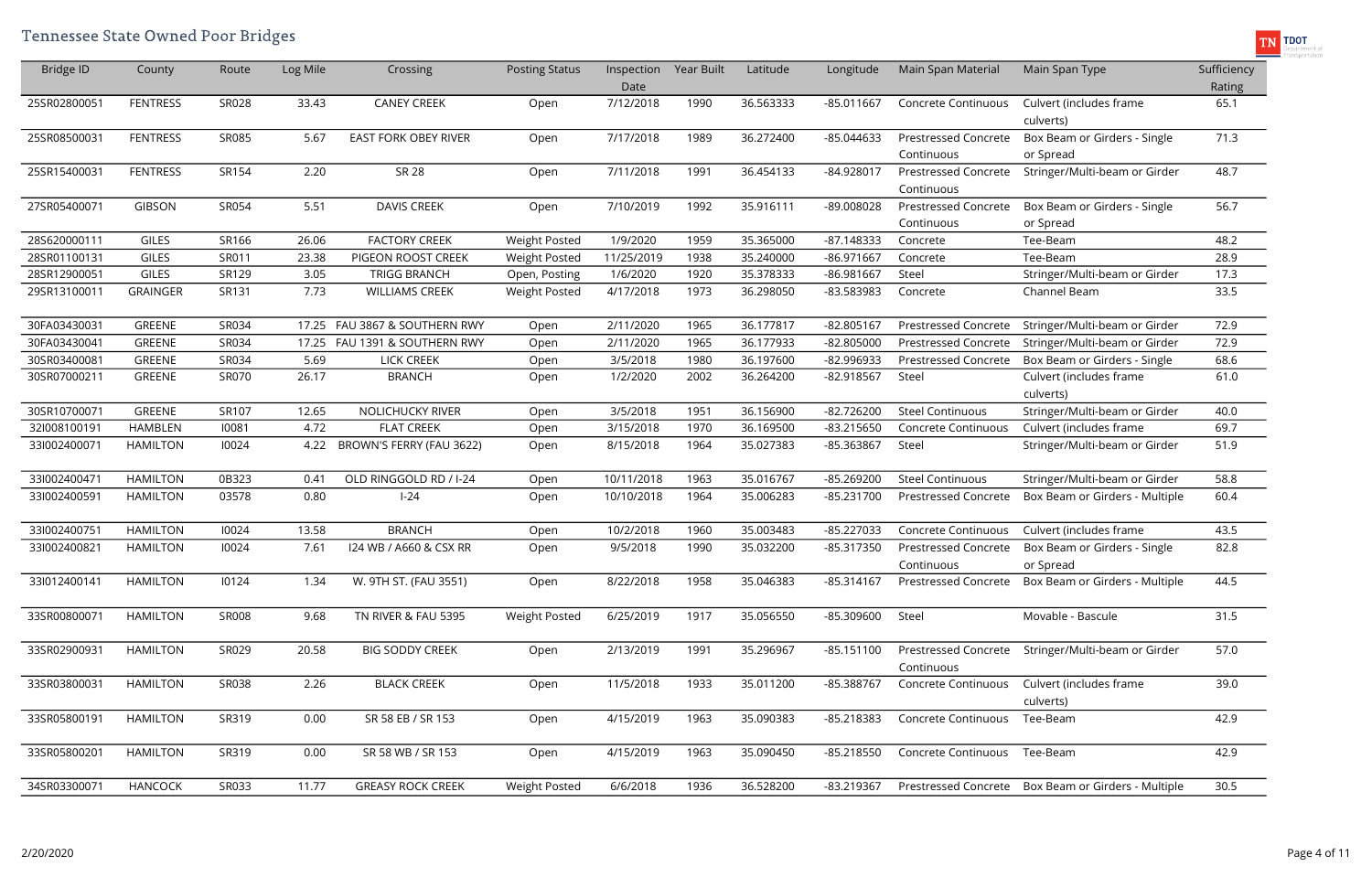| Bridge ID    | County         | Route | Log Mile | Crossing                       | <b>Posting Status</b>    | Inspection<br>Date | Year Built | Latitude  | Longitude    | Main Span Material                        | Main Span Type                            | Sufficiency<br>Rating |
|--------------|----------------|-------|----------|--------------------------------|--------------------------|--------------------|------------|-----------|--------------|-------------------------------------------|-------------------------------------------|-----------------------|
| 35S824700011 | HARDEMAN       | SR125 | 27.98    | <b>GAYLOR CREEK</b>            | <b>Weight Posted</b>     | 7/11/2018          | 1956       | 35.324639 | -88.838472   | Concrete                                  | Channel Beam                              | 48.3                  |
| 35SR13800191 | HARDEMAN       | SR138 | 8.17     | <b>BRANCH</b>                  | Open                     | 7/17/2018          | 1985       | 35.409944 | -89.018667   | <b>Concrete Continuous</b>                | Culvert (includes frame<br>culverts)      | 62.7                  |
| 36SR06900351 | <b>HARDIN</b>  | SR069 | 10.06    | <b>DOE CREEK</b>               | Weight Posted            | 4/30/2018          | 1944       | 35.387222 | -88.197417   | Steel                                     | Truss - Thru                              | 25.5                  |
| 370136200051 | <b>HAWKINS</b> | SR346 | 3.90     | SURGOINSVILLE CREEK            | <b>Weight Posted</b>     | 8/14/2018          | 1923       | 36.471050 | -82.851517   | Concrete                                  | Slab                                      | 58.3                  |
| 37S236700011 | <b>HAWKINS</b> | SR347 | 3.22     | <b>BIG CREEK</b>               | <b>Weight Posted</b>     | 9/6/2018           | 1941       | 36.417933 | $-82.952133$ | Steel                                     | Stringer/Multi-beam or Girder             | 25.9                  |
| 37S246300011 | <b>HAWKINS</b> | SR347 | 10.14    | NORTH FORK CREEK               | Open                     | 9/12/2018          | 1958       | 36.389733 | -82.848483   | Concrete                                  | Tee-Beam                                  | 67.6                  |
| 37SR00100371 | <b>HAWKINS</b> | SR001 |          | 41.30 NORTH FORK HOLSTON RIVER | Open                     | 8/6/2018           | 1962       | 36.554033 | $-82.615850$ | <b>Concrete Continuous</b>                | Tee-Beam                                  | 40.5                  |
| 37SR00100381 | <b>HAWKINS</b> | SR001 |          | 41.30 NORTH FORK HOLSTON RIVER | Open                     | 8/6/2018           | 1962       | 36.553983 | -82.615967   | Concrete Continuous                       | Tee-Beam                                  | 54.7                  |
| 37SR03100071 | <b>HAWKINS</b> | SR031 | 4.17     | POOR VALLEY CREEK              | <b>Weight Posted</b>     | 8/9/2018           | 1958       | 36.392017 | -83.215950   | Concrete                                  | Tee-Beam                                  | 16.8                  |
| 37SR07000091 | <b>HAWKINS</b> | SR070 | 6.19     | SOUTHERN RAILWAY               | Open                     | 8/13/2018          | 1967       | 36.351983 | -83.010800   | <b>Prestressed Concrete</b><br>Continuous | Stringer/Multi-beam or Girder             | 39.0                  |
| 37SR07000131 | <b>HAWKINS</b> | SR070 | 8.91     | <b>CANEY CREEK</b>             | <b>Weight Posted</b>     | 9/13/2018          | 1971       | 36.447867 | -82.988200   | Steel                                     | Culvert (includes frame                   | 41.2                  |
| 37SR07000231 | <b>HAWKINS</b> | SR070 | 21.41    | MILL CREEK                     | <b>Weight Posted</b>     | 9/13/2018          | 1981       | 36.543667 | -83.022000   | <b>Prestressed Concrete</b>               | Box Beam or Girders - Multiple            | 63.5                  |
| 38SR00100011 | <b>HAYWOOD</b> | SR001 | 2.13     | <b>MUDDY CREEK</b>             | <b>Weight Posted</b>     | 9/9/2019           | 1926       | 35.450528 | -89.438806   | Concrete                                  | Tee-Beam                                  | 22.3                  |
| 38SR00100031 | <b>HAYWOOD</b> | SR001 | 2.89     | <b>BRANCH</b>                  | Open, Posting<br>Ordered | 9/9/2019           | 1926       | 35.455139 | -89.426722   | Concrete                                  | Tee-Beam                                  | 27.4                  |
| 38SR00100391 | <b>HAYWOOD</b> | SR001 | 24.25    | <b>MUD CREEK</b>               | <b>Weight Posted</b>     | 9/11/2019          | 1925       | 35.588944 | -89.140417   | Concrete                                  | Slab                                      | 31.5                  |
| 38SR05400151 | <b>HAYWOOD</b> | SR054 | 22.12    | <b>OVERFLOW</b>                | Open                     | 9/16/2019          | 1984       | 35.715944 | -89.213167   | <b>Prestressed Concrete</b><br>Continuous | Stringer/Multi-beam or Girder             | 92.5                  |
| 38SR05400211 | <b>HAYWOOD</b> | SR054 | 22.45    | OVERFLOW                       | Open                     | 9/16/2019          | 1984       | 35.719750 | -89.210278   | Prestressed Concrete<br>Continuous        | Stringer/Multi-beam or Girder             | 87.3                  |
| 38SR05400231 | HAYWOOD        | SR054 | 22.65    | OVERFLOW                       | Open                     | 9/16/2019          | 1984       | 35.721306 | -89.207139   | Prestressed Concrete<br>Continuous        | Stringer/Multi-beam or Girder             | 92.4                  |
| 40SR21800011 | <b>HENRY</b>   | SR218 | 14.39    | <b>BAILEY FORK CR.</b>         | <b>Weight Posted</b>     | 9/30/2019          | 1988       | 36.299944 | -88.262333   | <b>Prestressed Concrete</b>               | Box Beam or Girders - Single              | 62.3                  |
| 41S617300011 | <b>HICKMAN</b> | SR230 | 11.46    | PINEY RIVER                    | <b>Weight Posted</b>     | 11/5/2018          | 1953       | 35.870083 | $-87.500267$ | Concrete                                  | Tee-Beam                                  | 37.3                  |
| 41SR04800151 | <b>HICKMAN</b> | SR048 | 9.55     | <b>INDIAN CREEK</b>            | Open                     | 10/24/2018         | 1931       | 35.732633 | $-87.474517$ | <b>Concrete Continuous</b>                | Culvert (includes frame                   | 69.2                  |
| 41SR05000051 | <b>HICKMAN</b> | SR438 | 8.23     | COW HOLLOW BRANCH              | Open                     | 11/14/2018         | 1983       | 35.783283 | -87.630833   | <b>Prestressed Concrete</b><br>Continuous | Box Beam or Girders - Single<br>or Spread | 79.1                  |
| 42FA12300011 | <b>HOUSTON</b> | SR232 | 1.78     | <b>HURRICANE CREEK</b>         | Open                     | 12/19/2019         | 1961       | 36.333333 | -87.915000   | Concrete                                  | Tee-Beam                                  | 60.0                  |
| 42S614400011 | <b>HOUSTON</b> | SR046 | 5.03     | <b>GUICES CREEK</b>            | Open                     | 12/5/2019          | 1964       | 36.334867 | $-87.604467$ | Prestressed Concrete                      | Stringer/Multi-beam or Girder             | 50.4                  |
| 42SR01300071 | <b>HOUSTON</b> | SR013 | 6.95     | MUSTER GROUND CREEK            | Open                     | 12/2/2019          | 1928       | 36.319750 | -87.671867   | Concrete                                  | Tee-Beam                                  | 53.3                  |

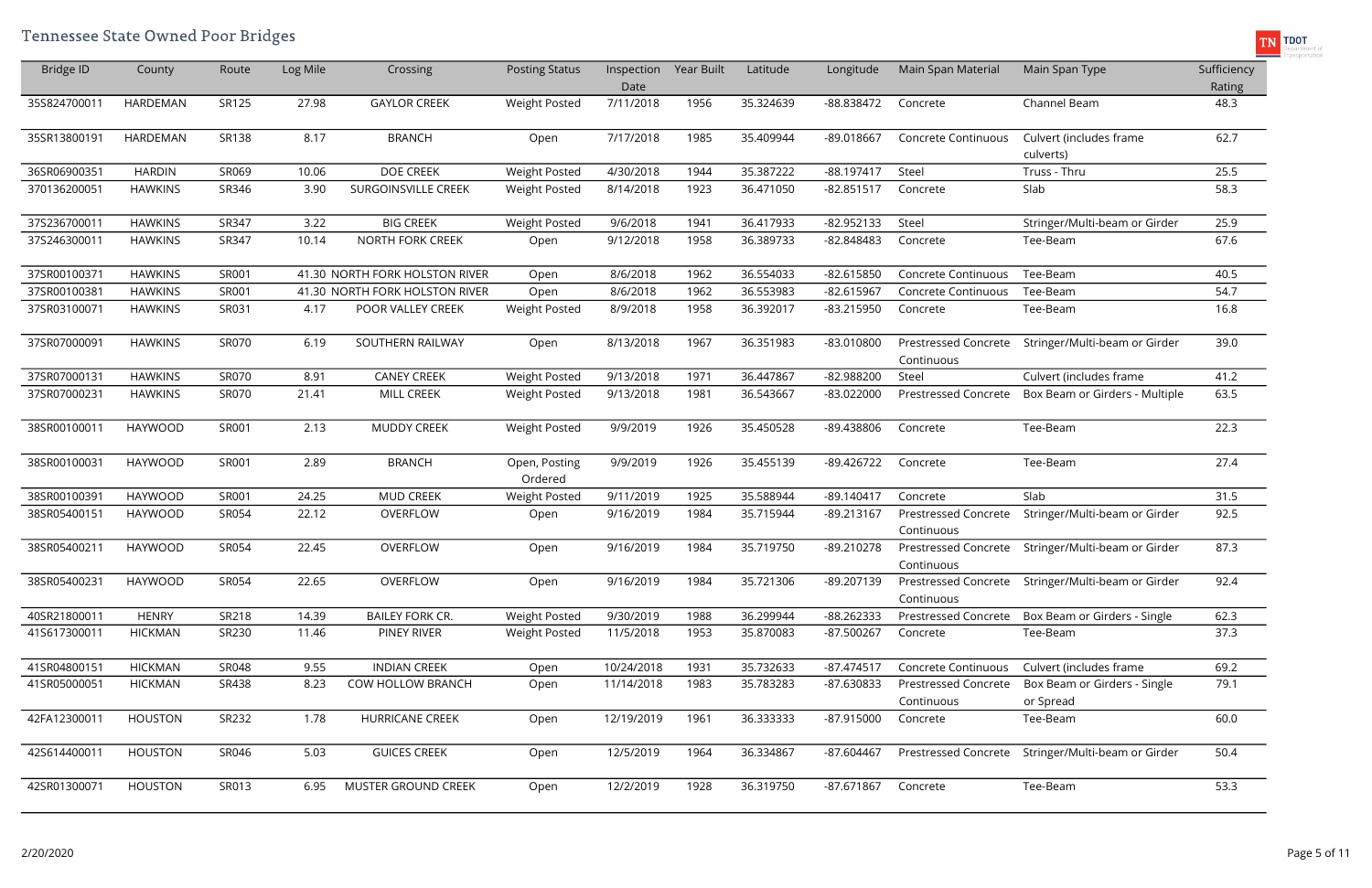| <b>Bridge ID</b> | County           | Route | Log Mile | Crossing                     | <b>Posting Status</b>    | Inspection<br>Date | <b>Year Built</b> | Latitude  | Longitude  | Main Span Material      | Main Span Type                | Sufficiency<br>Rating |
|------------------|------------------|-------|----------|------------------------------|--------------------------|--------------------|-------------------|-----------|------------|-------------------------|-------------------------------|-----------------------|
| 42SR04900031     | <b>HOUSTON</b>   | SR049 | 5.88     | <b>WELLS CREEK</b>           | Open                     | 12/11/2019         | 1932              | 36.319233 | -87.675367 | Concrete                | Tee-Beam                      | 15.9                  |
| 43S622200051     | <b>HUMPHREYS</b> | SR230 | 8.33     | <b>HURRICANE CREEK</b>       | <b>Weight Posted</b>     | 9/12/2019          | 1958              | 36.001983 | -87.735233 | Concrete                | Tee-Beam                      | 18.9                  |
| 43S622200071     | <b>HUMPHREYS</b> | SR230 | 8.17     | <b>HURRICANE CREEK</b>       | Open, Posting<br>Ordered | 9/12/2019          | 1959              | 36.001200 | -87.732483 | Concrete                | Tee-Beam                      | 18.9                  |
| 43SR01300091     | <b>HUMPHREYS</b> | SR013 | 3.54     | <b>BLACK BRANCH</b>          | Open                     | 9/17/2019          | 1949              | 35.881367 | -87.800550 | Concrete Continuous     | Culvert (includes frame       | 52.3                  |
| 43SR01300251     | <b>HUMPHREYS</b> | SR013 | 19.35    | SR13/TRACE CR-A469A504-R     | <b>Weight Posted</b>     | 9/20/2019          | 1963              | 36.085733 | -87.793367 | Concrete Continuous     | Tee-Beam                      | 45.1                  |
| 44SR15100071     | JACKSON          | SR151 | 3.50     | <b>HUDSON CREEK</b>          | <b>Weight Posted</b>     | 6/5/2019           | 1950              | 36.503067 | -85.793767 | Steel                   | Stringer/Multi-beam or Girder | 5.0                   |
| 45S256200011     | <b>JEFFERSON</b> | SR363 | 2.75     | <b>INDIAN CREEK</b>          | <b>Weight Posted</b>     | 9/4/2019           | 1942              | 35.982117 | -83.334750 | <b>Steel Continuous</b> | Stringer/Multi-beam or Girder | 33.6                  |
| 45SR00900091     | <b>JEFFERSON</b> | SR009 | 13.23    | RIMMER CREEK                 | <b>Weight Posted</b>     | 10/8/2019          | 1934              | 36.027683 | -83.397683 | Concrete                | Tee-Beam                      | 33.1                  |
| 45SR00900111     | <b>JEFFERSON</b> | SR009 | 14.24    | <b>KOONTZ CREEK</b>          | <b>Weight Posted</b>     | 10/8/2019          | 1930              | 36.034583 | -83.381800 | Concrete                | Tee-Beam                      | 32.7                  |
| 45SR03400111     | <b>JEFFERSON</b> | SR034 | 14.97    | SR 34 LF LN / SOU RR         | Open                     | 10/9/2019          | 1953              | 36.140167 | -83.448733 | Steel                   | Stringer/Multi-beam or Girder | 49.0                  |
| 45SR09200031     | <b>JEFFERSON</b> | SR092 | 3.12     | <b>MUDDY CREEK</b>           | <b>Weight Posted</b>     | 10/7/2019          | 1946              | 35.954250 | -83.366817 | <b>Steel Continuous</b> | Stringer/Multi-beam or Girder | 31.9                  |
| 46S237400011     | <b>JOHNSON</b>   | SR167 | 0.15     | <b>DOE CREEK</b>             | <b>Weight Posted</b>     | 10/1/2018          | 1945              | 36.386917 | -81.967983 | Concrete                | Tee-Beam                      | 40.6                  |
| 471004000531     | <b>KNOX</b>      | 10040 | 18.30    | I40-RL / 17TH. STREET        | Open                     | 10/25/2018         | 1965              | 35.963800 | -83.936567 | Concrete                | Tee-Beam                      | 54.0                  |
| 471027500051     | <b>KNOX</b>      | 05942 | 0.44     | BAXTER AVE-RL / 1275         | Open                     | 10/30/2018         | 1959              | 35.976667 | -83.935200 | Concrete                | Tee-Beam                      | 41.8                  |
| 471027500061     | <b>KNOX</b>      | 05942 | 0.44     | BAXTER AVE-LL / 1275         | Open                     | 10/30/2018         | 1959              | 35.976800 | -83.935317 | Concrete                | Tee-Beam                      | 41.8                  |
| 471027500111     | <b>KNOX</b>      | 03789 | 1.43     | RL-HEISKELL AVE. / 1275      | Open                     | 10/30/2018         | 1959              | 35.991267 | -83.951667 | Concrete                | Tee-Beam                      | 59.8                  |
| 480A20000011     | LAKE             | 0A200 |          | 0.00 SLOUGH OF REELFOOT LAKE | Open                     | 6/27/2018          | 1983              | 36.352778 | -89.406222 | Concrete                | Channel Beam                  | 47.5                  |
| 49SR08700171     | LAUDERDALE       | SR087 | 6.42     | <b>BRANCH</b>                | <b>Weight Posted</b>     | 1/6/2020           | 1925              | 35.645389 | -89.788083 | Concrete                | Channel Beam                  | 44.2                  |
| 49SR08800711     | LAUDERDALE       | SR088 | 22.79    | S. FK. FORKED DEER RIVER     | Open, Posting<br>Ordered | 1/22/2020          | 1952              | 35.818111 | -89.358083 | <b>Steel Continuous</b> | Stringer/Multi-beam or Girder | 37.3                  |
| 51SR04800071     | LEWIS            | SR048 | 9.08     | ROCKHOUSE CREEK              | Open                     | 7/18/2019          | 1931              | 35.529883 | -87.575867 | Concrete                | Tee-Beam                      | 49.0                  |
| 531007500151     | LOUDON           | 10075 | 7.55     | TENNESSEE RIVER              | Open                     | 10/9/2018          | 1977              | 35.754933 | -84.375500 | <b>Steel Continuous</b> | Stringer/Multi-beam or Girder | 62.2                  |
| 53SR09500111     | LOUDON           | SR095 | 10.72    | <b>CLINCH RIVER</b>          | Open                     | 3/19/2019          | 1962              | 35.888283 | -84.323567 | <b>Steel Continuous</b> | Stringer/Multi-beam or Girder | 38.0                  |
| 54S432000011     | <b>MCMINN</b>    | SR307 | 0.52     | OOSTANAULA CREEK             | Open                     | 4/16/2019          | 1986              | 35.448183 | -84.584167 | Concrete Continuous     | Culvert (includes frame       | 61.4                  |
| 54SR16300111     | <b>MCMINN</b>    | SR163 | 13.71    | CONASAUGA CREEK              | Open                     | 4/16/2019          | 1958              | 35.271583 | -84.578200 | Concrete                | Tee-Beam                      | 39.4                  |
| 56SR05600011     | MACON            | SR056 | 0.82     | JENNINGS CREEK               | Open                     | 8/9/2019           | 1983              | 36.463850 | -85.831517 | Concrete Continuous     | Culvert (includes frame       | 68.8                  |
|                  |                  |       |          |                              |                          |                    |                   |           |            |                         |                               |                       |

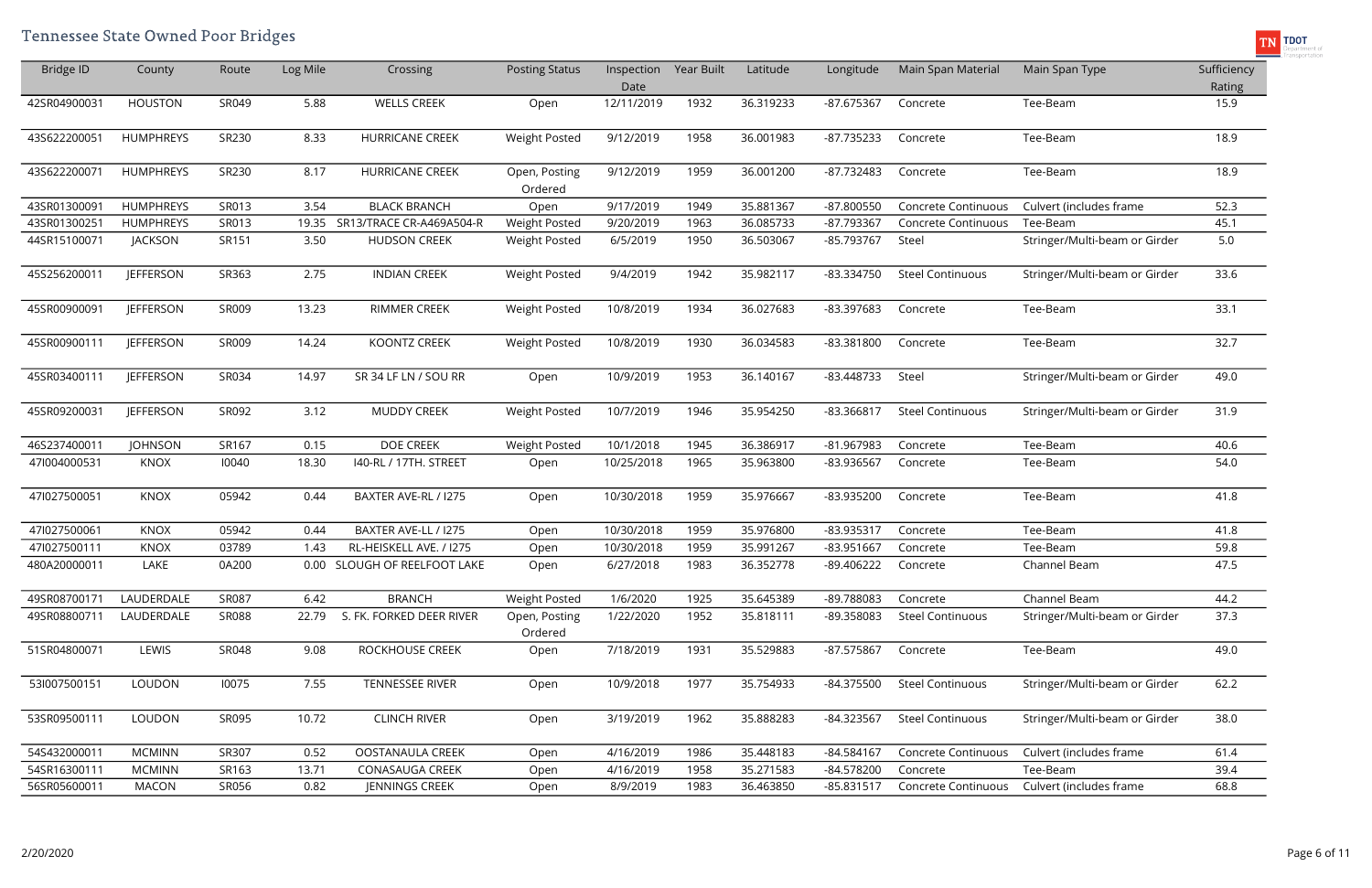| <b>Bridge ID</b> | County                  | Route | Log Mile | Crossing                     | <b>Posting Status</b>     | Inspection<br>Date | Year Built | Latitude  | Longitude    | Main Span Material                        | Main Span Type                       | Sufficiency<br>Rating |
|------------------|-------------------------|-------|----------|------------------------------|---------------------------|--------------------|------------|-----------|--------------|-------------------------------------------|--------------------------------------|-----------------------|
| 56SR05600091     | <b>MACON</b>            | SR056 | 15.65    | LITTLE SALT LICK CREEK       | Open                      | 8/6/2019           | 1964       | 36.574317 | -85.829967   | Concrete Continuous                       | Culvert (includes frame<br>culverts) | 59.3                  |
| 571004000271     | <b>MADISON</b>          | 10040 | 14.73    | SR <sub>5</sub>              | Open                      | 5/30/2019          | 1961       | 35.670500 | -88.830083   | <b>Prestressed Concrete</b><br>Continuous | Stringer/Multi-beam or Girder        | 64.8                  |
| 581002400011     | <b>MARION</b>           | SR015 | 1.81     | SR-15 / I-24                 | Open                      | 7/17/2018          | 1959       | 35.240017 | -85.848100   | Concrete Continuous                       | Tee-Beam                             | 49.1                  |
| 581002400021     | <b>MARION</b>           | SR015 | 1.81     | SR-15 / I-24                 | Open                      | 7/17/2018          | 1959       | 35.240083 | -85.848300   | <b>Concrete Continuous</b>                | Tee-Beam                             | 65.4                  |
| 581002400371     | <b>MARION</b>           | 10024 | 21.34    | SEQUATCHIE RIVER             | Open                      | 8/6/2018           | 1965       | 35.048417 | -85.626567   | <b>Prestressed Concrete</b><br>Continuous | Stringer/Multi-beam or Girder        | 64.4                  |
| 59SR13000011     | <b>MARSHALL</b>         | SR130 | 0.04     | <b>CANE CREEK</b>            | Open                      | 9/7/2018           | 1954       | 35.320000 | -86.638333   | Steel                                     | Stringer/Multi-beam or Girder        | 43.1                  |
| 600041500091     | <b>MAURY</b>            | SR247 | 9.58     | <b>SNOW CREEK</b>            | Open                      | 4/30/2018          | 1960       | 35.758700 | -87.085133   | Steel                                     | Culvert (includes frame              | 51.2                  |
| 601006500171     | <b>MAURY</b>            | 10065 | 10.90    | 165 RL / SR 99               | Open                      | 4/4/2018           | 1963       | 35.642567 | -86.893483   | <b>Prestressed Concrete</b>               | Box Beam or Girders - Single         | 67.6                  |
|                  |                         |       |          |                              |                           |                    |            |           |              | Continuous                                | or Spread                            |                       |
| 601006500181     | <b>MAURY</b>            | 10065 | 10.90    | 165 LL / SR 99               | Open                      | 4/4/2018           | 1963       | 35.642700 | -86.893900   | <b>Prestressed Concrete</b>               | Box Beam or Girders - Single         | 66.0                  |
| 601006500261     | <b>MAURY</b>            | 10065 | 16.48    | RUTHERFORD CREEK             | Open                      | 4/9/2018           | 1961       | 35.722150 | -86.877233   | Prestressed Concrete                      | Box Beam or Girders - Single         | 53.4                  |
| 60S618100051     | <b>MAURY</b>            | SR246 | 2.34     | <b>MAHON BRANCH</b>          | Open                      | 5/1/2018           | 1957       | 35.698533 | -87.013550   | Concrete                                  | Tee-Beam                             | 39.4                  |
| 60S625400011     | <b>MAURY</b>            | SR247 | 1.05     | <b>LEIPERS CREEK</b>         | <b>Weight Posted</b>      | 4/30/2018          | 1960       | 35.695267 | -87.202750   | Steel                                     | Stringer/Multi-beam or Girder        | 41.0                  |
| 60SR00600111     | <b>MAURY</b>            | SR243 | 2.06     | <b>SUGAR CREEK</b>           | Open                      | 5/7/2018           | 1925       | 35.548783 | -87.196617   | Concrete                                  | Tee-Beam                             | 36.4                  |
| 61SR05800031     | <b>MEIGS</b>            | SR058 | 5.22     | <b>HIWASSEE RIVER</b>        | <b>Weight Posted</b>      | 5/1/2019           | 2007       | 35.366317 | -84.910450   | <b>Steel Continuous</b>                   | Stringer/Multi-beam or Girder        | 48.2                  |
| 61SR06000011     | <b>MEIGS</b>            | SR060 | 3.10     | <b>TENNESSEE RIVER</b>       | Open                      | 5/2/2019           | 1995       | 35.410617 | -85.019600   | <b>Steel Continuous</b>                   | Stringer/Multi-beam or Girder        | 49.8                  |
| 62SR00200011     | <b>MONROE</b>           | SR002 | 2.28     | <b>SWEETWATER CREEK</b>      | Open                      | 8/2/2019           | 1929       | 35.591800 | -84.468783   | Concrete                                  | Tee-Beam                             | 27.5                  |
| 63SR01200011     | <b>MONTGOMERY</b>       | SR012 | 1.08     | <b>BRUSH CREEK</b>           | Open                      | 11/13/2018         | 1958       | 36.425017 | -87.215583   | <b>Concrete Continuous</b>                | Culvert (includes frame<br>culverts) | 55.3                  |
| 63SR01300071     | MONTGOMERY              | SR013 | 17.49    | <b>CUMBERLAND RIVER</b>      | <b>Weight Posted</b>      | 11/27/2018         | 1966       | 36.480317 | -87.374933   | <b>Steel Continuous</b>                   | Stringer/Multi-beam or Girder        | 21.4                  |
|                  | 63SR04800011 MONTGOMERY | SR048 | 0.40     | <b>LITTLE BARTON'S CREEK</b> | <b>Weight Posted</b>      | 11/9/2018          | 1930       | 36.326900 | -87.374300   | Concrete                                  | Tee-Beam                             | 28.0                  |
| 63SR04800031     | MONTGOMERY              | SR048 | 3.36     | LOUISE CREEK                 | <b>Weight Posted</b>      | 11/9/2018          | 1930       | 36.369733 | -87.376217   | Concrete                                  | Tee-Beam                             | 41.0                  |
| 650A15300051     | MORGAN                  | 0A153 | 5.89     | <b>ISLAND CREEK</b>          | Open                      | 5/21/2019          | 1953       | 36.029983 | $-84.720517$ | Steel                                     | Culvert (includes frame<br>culverts) | 49.8                  |
| 650A25300091     | <b>MORGAN</b>           | 0A253 | 7.80     | <b>EMORY RIVER</b>           | <b>Weight Posted</b>      | 5/9/2019           | 1975       | 36.177667 | -84.425033   | Steel                                     | Stringer/Multi-beam or Girder        | 16.5                  |
| 650A26400011     | <b>MORGAN</b>           | 0A413 | 0.01     | <b>FLAT FORK CREEK</b>       | <b>Weight Posted</b>      | 5/9/2019           | 1935       | 36.130967 | -84.497917   | Steel                                     | Stringer/Multi-beam or Girder        | 29.5                  |
| 650A40900051     | <b>MORGAN</b>           | 0A409 | 10.27    | <b>ISLAND CREEK</b>          | <b>Weight Posted</b>      | 5/21/2019          | 1965       | 36.053017 | -84.666867   | Steel                                     | Stringer/Multi-beam or Girder        | 12.2                  |
| 65SR02900151     | MORGAN                  | SR029 | 8.85     | <b>CROOKED FORK CREEK</b>    | <b>Other Restrictions</b> | 5/15/2019          | 1928       | 36.084867 | -84.554900   | Concrete                                  | Tee-Beam                             | 28.0                  |
| 65SR02900331     | MORGAN                  | SR029 | 26.14    | MASSINGALE CREEK             | <b>Weight Posted</b>      | 5/6/2019           | 1927       | 36.282050 | -84.657950   | Concrete                                  | Tee-Beam                             | 59.0                  |

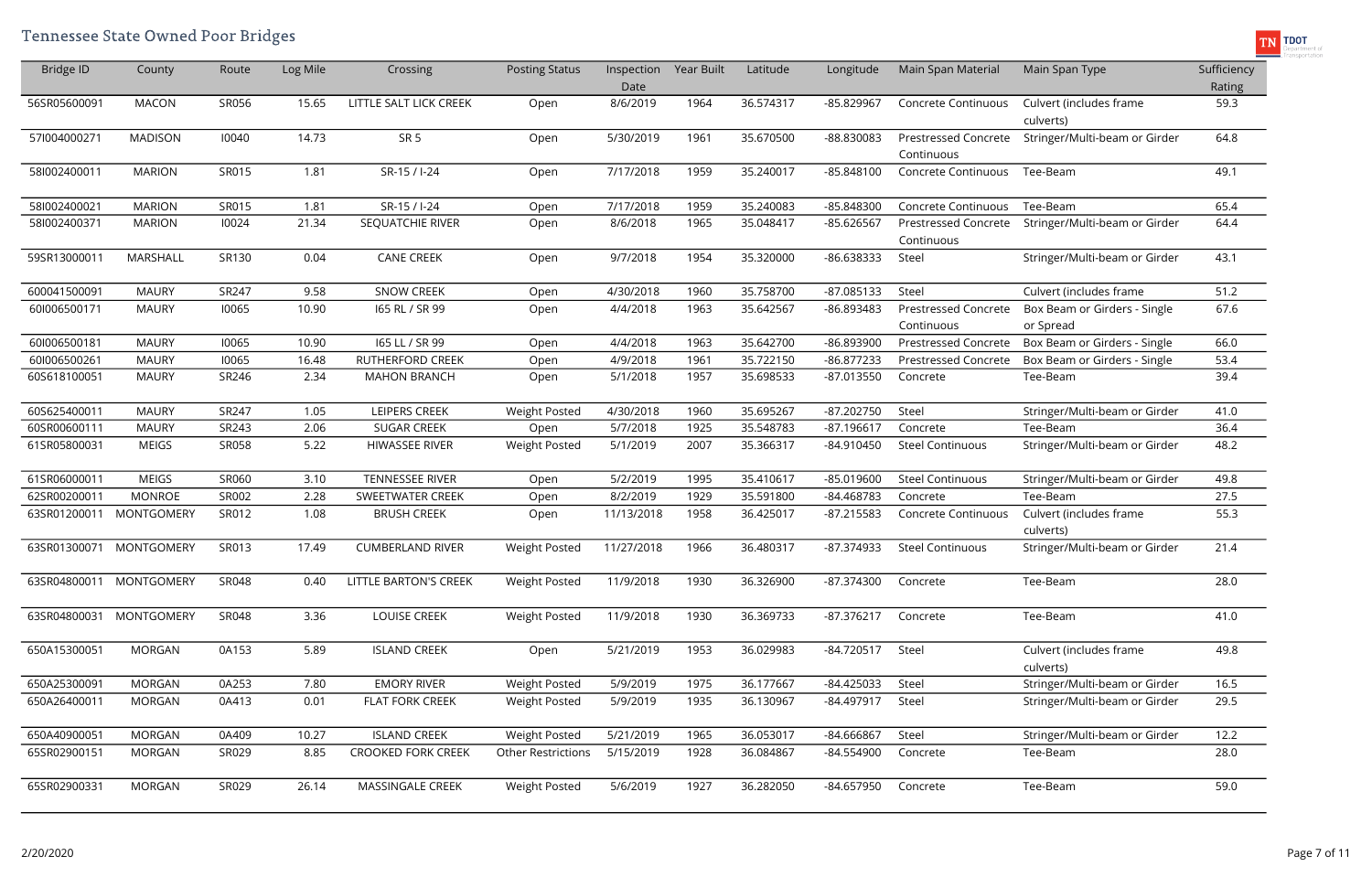| Bridge ID    | County            | Route | Log Mile | Crossing                      | <b>Posting Status</b> | Inspection<br>Date | Year Built | Latitude  | Longitude    | Main Span Material                        | Main Span Type                            | Sufficiency<br>Rating |
|--------------|-------------------|-------|----------|-------------------------------|-----------------------|--------------------|------------|-----------|--------------|-------------------------------------------|-------------------------------------------|-----------------------|
| 65SR11600031 | <b>MORGAN</b>     | SR116 | 2.26     | STOCKSTILL CREEK              | <b>Weight Posted</b>  | 5/8/2019           | 1970       | 36.097283 | -84.445133   | Concrete                                  | Channel Beam                              | 28.3                  |
| 65SR11600051 | <b>MORGAN</b>     | SR116 | 2.60     | STOCKSTILL CREEK              | <b>Weight Posted</b>  | 5/8/2019           | 1970       | 36.101783 | -84.447100   | Concrete                                  | Channel Beam                              | 45.8                  |
| 66S800900031 | <b>OBION</b>      | SR216 | 1.47     | OVERFLOW                      | <b>Weight Posted</b>  | 5/7/2019           | 1986       | 36.355444 | -89.040722   | <b>Prestressed Concrete</b>               | Stringer/Multi-beam or Girder             | 48.6                  |
| 66SR00300161 | <b>OBION</b>      | SR003 | 15.39    | <b>BRANCH</b>                 | Closed                | 4/24/2019          | 1960       | 36.391167 | -89.097833   | Concrete                                  | Tee-Beam                                  | 45.7                  |
| 70SR04000051 | <b>POLK</b>       | SR040 | 3.12     | <b>OCOEE RIVER</b>            | <b>Weight Posted</b>  | 4/2/2018           | 1937       | 35.111700 | -84.675167   | Concrete                                  | Tee-Beam                                  | 33.9                  |
| 70SR04000311 | <b>POLK</b>       | SR040 | 26.93    | NORTH POTATO CREEK            | <b>Weight Posted</b>  | 4/19/2018          | 1968       | 35.025150 | -84.370300   | <b>Steel Continuous</b>                   | Stringer/Multi-beam or Girder             | 33.2                  |
| 70SR06800051 | <b>POLK</b>       | SR068 | 4.83     | <b>HIWASSEE RIVER</b>         | <b>Weight Posted</b>  | 5/2/2018           | 1964       | 35.168083 | -84.317933   | <b>Prestressed Concrete</b>               | Stringer/Multi-beam or Girder             | 51.5                  |
| 70SR06800131 | <b>POLK</b>       | SR068 | 16.39    | <b>BRUSH CREEK</b>            | <b>Weight Posted</b>  | 5/7/2018           | 1943       | 35.056200 | -84.391633   | Steel                                     | Stringer/Multi-beam or Girder             | 27.0                  |
| 731004000131 | <b>ROANE</b>      | 10040 | 11.15    | CLINCH RIVER & NFA A774       | Open                  | 10/10/2018         | 1960       | 35.890350 | -84.526567   | <b>Steel Continuous</b>                   | Stringer/Multi-beam or Girder             | 49.0                  |
| 73SR02900031 | <b>ROANE</b>      | SR029 | 7.48     | <b>EMORY RIVER</b>            | <b>Weight Posted</b>  | 5/6/2019           | 1957       | 35.928867 | -84.556967   | <b>Steel Continuous</b>                   | Stringer/Multi-beam or Girder             | 40.9                  |
| 741006500101 | <b>ROBERTSON</b>  | 10065 | 4.26     | 165 LL / SPRINGFIELD RD.      | Open                  | 3/9/2018           | 1969       | 36.468783 | -86.682767   | Concrete                                  | Box Beam or Girders - Single<br>or Spread | 67.0                  |
| 74SR04900011 | <b>ROBERTSON</b>  | SR049 | 3.52     | MILLERS CREEK                 | <b>Weight Posted</b>  | 5/16/2018          | 1931       | 36.431667 | -86.980000   | Concrete                                  | Tee-Beam                                  | 24.4                  |
| 74SR04900031 | <b>ROBERTSON</b>  | SR049 | 4.93     | <b>CALEBS CREEK</b>           | <b>Weight Posted</b>  | 5/16/2018          | 1931       | 36.447883 | -86.962050   | Concrete                                  | Tee-Beam                                  | 7.0                   |
| 74SR07600011 | <b>ROBERTSON</b>  | SR076 | 0.21     | <b>SULPHUR FORK CREEK</b>     | Open                  | 5/22/2018          | 1957       | 36.539383 | $-87.114150$ | <b>Concrete Continuous</b>                | Tee-Beam                                  | 40.6                  |
| 75F000500051 | <b>RUTHERFORD</b> | SR268 | 0.84     | <b>WEST FORK STONES RIVER</b> | <b>Weight Posted</b>  | 1/16/2019          | 1966       | 35.887933 | -86.423567   | <b>Prestressed Concrete</b>               | Stringer/Multi-beam or Girder             | 41.0                  |
| 75S619000011 | <b>RUTHERFORD</b> | SR099 | 28.90    | MURRAY BRANCH                 | <b>Weight Posted</b>  | 12/17/2018         | 1945       | 35.759483 | -86.263817   | Steel                                     | Stringer/Multi-beam or Girder             | 50.6                  |
| 75SR00100101 | <b>RUTHERFORD</b> | SR001 | 10.75    | <b>OVERALL CREEK</b>          | Open                  | 10/23/2018         | 1950       | 35.915783 | -86.459983   | <b>Prestressed Concrete</b><br>Continuous | Box Beam or Girders - Single<br>or Spread | 68.0                  |
| 75SR01000071 | <b>RUTHERFORD</b> | SR010 | 12.63    | <b>CSX RAILROAD</b>           | <b>Weight Posted</b>  | 11/16/2018         | 1928       | 35.830167 | -86.393667   | <b>Concrete Continuous</b>                | Tee-Beam                                  | 48.9                  |
| 75SR01100031 | <b>RUTHERFORD</b> | SR011 | 2.52     | <b>COVE BRANCH</b>            | Open                  | 11/19/2018         | 1929       | 35.753650 | -86.692667   | Concrete                                  | Tee-Beam                                  | 22.2                  |
| 75SR09600091 | <b>RUTHERFORD</b> | SR096 | 4.56     | <b>BRANCH</b>                 | Open                  | 11/27/2018         | 1960       | 35.842933 | -86.520383   | Steel                                     | Culvert (includes frame<br>culverts)      | 39.0                  |
| 78S241900011 | <b>SEVIER</b>     | SR339 | 7.70     | <b>WHITE CREEK</b>            | Open                  | 8/28/2019          | 1940       | 35.846300 | -83.388517   | <b>Concrete Continuous</b>                | Culvert (includes frame<br>culverts)      | 43.1                  |
| 78S242100111 | <b>SEVIER</b>     | SR416 | 3.04     | <b>LAUREL BRANCH</b>          | Open                  | 9/19/2019          | 1950       | 35.772033 | -83.402033   | Steel                                     | Culvert (includes frame<br>culverts)      | 62.9                  |
| 78SR07300191 | <b>SEVIER</b>     | SR073 | 17.14    | <b>LITTLE PIGEON RIVER</b>    | Open                  | 10/10/2019         | 1955       | 35.739033 | -83.416617   | Concrete                                  | Tee-Beam                                  | 37.7                  |
| 78SR07300251 | <b>SEVIER</b>     | SR073 | 20.76    | <b>WEBB CREEK</b>             | Open                  | 9/6/2019           | 1954       | 35.760367 | -83.369233   | Concrete                                  | Tee-Beam                                  | 30.5                  |
| 790145000051 | SHELBY            | SR175 | 12.88    | <b>BRANCH OF JOHNS CREEK</b>  | Open                  | 2/7/2019           | 1979       | 35.020306 | -89.882167   | Prestressed Concrete<br>Continuous        | Stringer/Multi-beam or Girder             | 54.0                  |
| 790A02100031 | SHELBY            | 0A035 | 2.51     | <b>BRANCH</b>                 | Open                  | 2/26/2019          | 1977       | 35.325056 | -90.050194   | <b>Prestressed Concrete</b>               | Box Beam or Girders - Multiple            | 67.0                  |

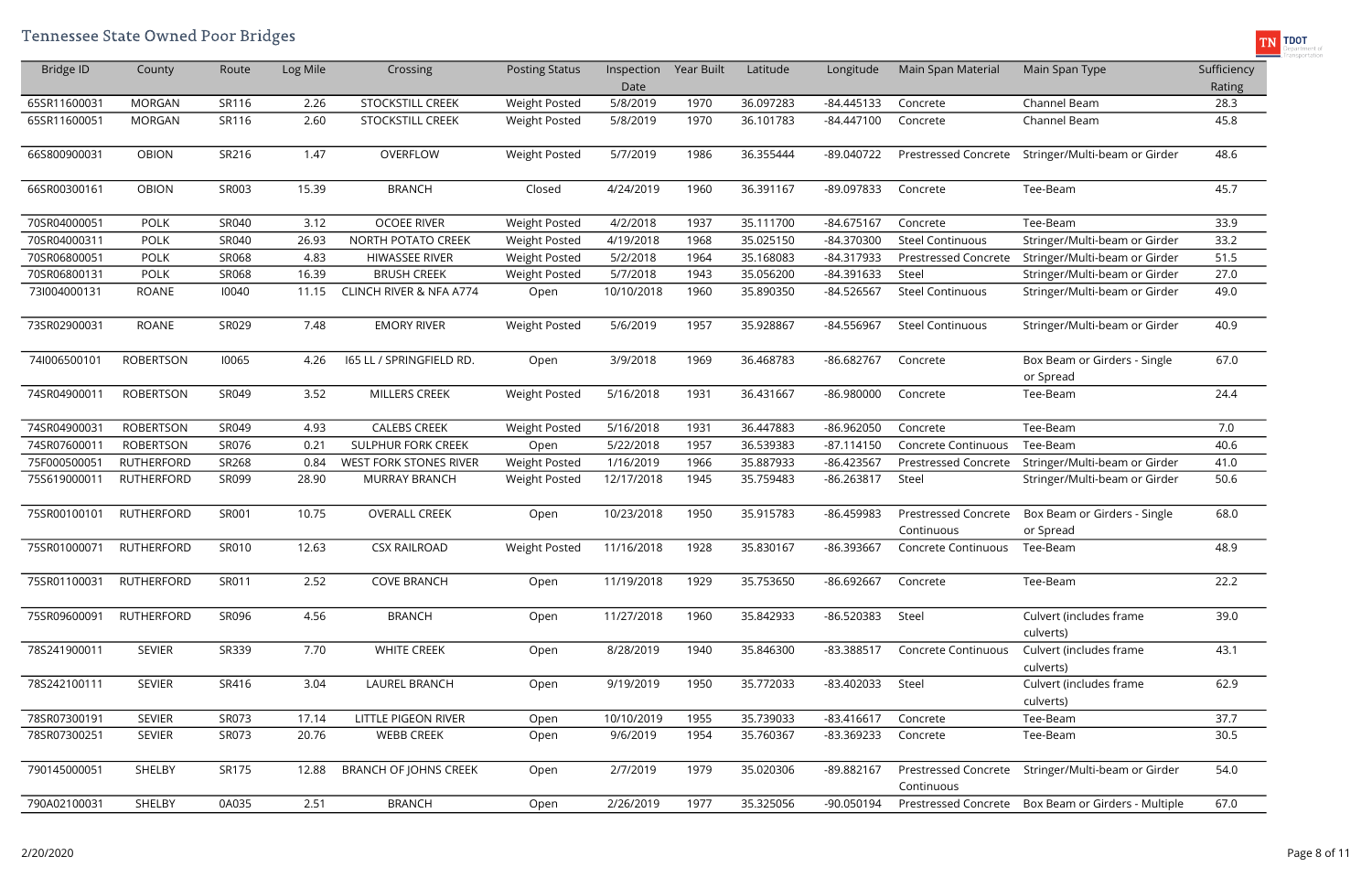| <b>Bridge ID</b> | County        | Route | Log Mile | Crossing                       | <b>Posting Status</b>    | Inspection<br>Date | Year Built | Latitude  | Longitude    | Main Span Material                        | Main Span Type                                      | Sufficiency<br>Rating |
|------------------|---------------|-------|----------|--------------------------------|--------------------------|--------------------|------------|-----------|--------------|-------------------------------------------|-----------------------------------------------------|-----------------------|
| 791004000811     | SHELBY        | 04186 | 2.10     | N HIGHLAND ST / I-40           | Open                     | 11/28/2018         | 1972       | 35.189694 | -89.944583   | Concrete Continuous                       | Box Beam or Girders - Single                        | 65.1                  |
| 791005500491     | SHELBY        | 10055 | 7.23     | 155                            | Open                     | 12/12/2018         | 1963       | 35.078333 | -90.052000   | Steel                                     | Stringer/Multi-beam or Girder                       | 40.5                  |
| 791005500571     | SHELBY        | SR014 | 7.46     | SR-14 / I-55                   | Open                     | 1/22/2019          | 1964       | 35.079056 | -90.057167   | <b>Prestressed Concrete</b>               | Stringer/Multi-beam or Girder                       | 48.6                  |
| 79l024001151     | SHELBY        | 05155 | 1.48     | SHADY GROVE RD / I-240         | Open                     | 12/28/2018         | 1963       | 35.123306 | -89.868139   | <b>Prestressed Concrete</b>               | Stringer/Multi-beam or Girder                       | 43.5                  |
| 79S807400051     | SHELBY        | 05757 | 2.51     | <b>WOLF RIVER</b>              | <b>Weight Posted</b>     | 11/28/2018         | 1949       | 35.080972 | -89.651333   | Steel                                     | Stringer/Multi-beam or Girder                       | 14.8                  |
| 79S807700071     | SHELBY        | 02810 | 2.97     | AIRWAYS BLVD/YALE YARDS        | Open                     | 2/13/2019          | 1954       | 35.094194 | -89.987278   | <b>Steel Continuous</b>                   | Stringer/Multi-beam or Girder                       | 50.0                  |
| 79SR00100091     | SHELBY        | SR001 | 7.31     | 0K371 05250 & RR               | Open                     | 12/28/2018         | 1931       | 35.149722 | -89.970139   | Concrete                                  | Slab                                                | 47.0                  |
| 79SR00400031     | SHELBY        | SR004 | 2.23     | <b>JOHNS CREEK</b>             | Open                     | 1/22/2019          | 1929       | 35.022306 | -89.899444   | Concrete                                  | Tee-Beam                                            | 64.6                  |
| 79SR00400151     | SHELBY        | SR004 | 7.18     | NONCONNAH CREEK                | Open                     | 11/27/2018         | 1961       | 35.077722 | -89.952417   | <b>Prestressed Concrete</b>               | Stringer/Multi-beam or Girder                       | 55.0                  |
| 79SR01400061     | SHELBY        | SR014 | 7.13     | IC RR & NONCONNAH CREEK        | Open                     | 11/27/2018         | 1929       | 35.074417 | -90.057972   | Steel                                     | Truss - Thru                                        | 12.4                  |
| 79SR01400431     | SHELBY        | SR014 | 31.20    | <b>CROOKED CREEK</b>           | Open                     | 2/7/2019           | 1952       | 35.323611 | -89.807250   | Concrete                                  | Tee-Beam                                            | 53.2                  |
| 79SR01500011     | SHELBY        | SR015 | 5.83     | W. FK. FLETCHER CREEK          | Open                     | 1/29/2019          | 1983       | 35.203722 | -89.821278   | <b>Prestressed Concrete</b><br>Continuous | Stringer/Multi-beam or Girder                       | 54.8                  |
| 79SR02300031     | <b>SHELBY</b> | SR057 | 1.88     | SR 23 CSX & CNIC RR            | Open                     | 2/4/2019           | 1928       | 35.136611 | -89.972528   | <b>Steel Continuous</b>                   | Stringer/Multi-beam or Girder                       | 32.0                  |
| 79SR05700111     | SHELBY        | 05250 | 0.01     | RAILROAD RIGHT-OF-WAY          | <b>Weight Posted</b>     | 4/1/2019           | 1958       | 35.136111 | -89.967861   | Concrete                                  | Slab                                                | 42.1                  |
| 79SR08300171     | SHELBY        | SR001 | 6.06     | <b>LICK CREEK</b>              | Open                     | 1/9/2019           | 1956       | 35.151972 | -89.992333   | <b>Concrete Continuous</b>                | Culvert (includes frame                             | 47.1                  |
| 800A39200011     | <b>SMITH</b>  | 05696 | 0.05     | <b>CUMBERLAND RIVER</b>        | <b>Weight Posted</b>     | 6/19/2018          | 1934       | 36.246933 | -85.956550   | <b>Steel Continuous</b>                   | Truss - Thru                                        | 42.2                  |
| 801004000051     | <b>SMITH</b>  | SR141 | 5.45     | SR 141 / I40                   | Open                     | 5/10/2019          | 1963       | 36.175483 | $-86.021033$ | <b>Steel Continuous</b>                   | Stringer/Multi-beam or Girder                       | 52.0                  |
| 801004000231     | <b>SMITH</b>  | 10040 |          | 11.46 BOLLING BRANCH & PRIV. R | Open                     | 5/16/2019          | 1962       | 36.163850 | -85.893933   |                                           | Prestressed Concrete Box Beam or Girders - Multiple | 64.4                  |
| 801004000321     | <b>SMITH</b>  | 10040 | 15.44    | <b>CANEY FORK RIVER</b>        | Open                     | 7/24/2019          | 1962       | 36.141417 | -85.832817   |                                           | Prestressed Concrete Stringer/Multi-beam or Girder  | 58.9                  |
| 801004000331     | <b>SMITH</b>  | 10040 | 16.16    | <b>CANEY FORK RIVER</b>        | Open                     | 7/22/2019          | 1962       | 36.138850 | -85.820150   | <b>Prestressed Concrete</b>               | Stringer/Multi-beam or Girder                       | 64.7                  |
| 801004000341     | <b>SMITH</b>  | 10040 | 16.20    | <b>CANEY FORK RIVER</b>        | Open                     | 7/22/2019          | 1962       | 36.139400 | -85.819417   | Prestressed Concrete                      | Stringer/Multi-beam or Girder                       | 86.6                  |
| 80SR05300011     | <b>SMITH</b>  | SR053 | 7.18     | MULHERRIN CREEK                | Weight Posted            | 6/13/2019          | 1947       | 36.174683 | -86.006017   | Steel                                     | Stringer/Multi-beam or Girder                       | 22.8                  |
| 80SR08000031     | <b>SMITH</b>  | SR080 | 3.77     | PEYTON'S CREEK                 | Open                     | 5/22/2019          | 1953       | 36.335617 | -85.965600   | <b>Prestressed Concrete</b><br>Continuous | Box Beam or Girders - Multiple                      | 46.5                  |
| 80SR14100091     | <b>SMITH</b>  | SR141 | 9.03     | <b>BOLLING BRANCH</b>          | <b>Weight Posted</b>     | 6/4/2019           | 1949       | 36.158450 | -85.895533   | Concrete                                  | Tee-Beam                                            | 47.4                  |
| 80SR14100111     | <b>SMITH</b>  | SR141 | 12.68    | SMITH FORK CREEK               | Open, Posting<br>Ordered | 6/4/2019           | 1956       | 36.124733 | -85.870317   | <b>Steel Continuous</b>                   | Stringer/Multi-beam or Girder                       | 69.0                  |
| 82F003300011     | SULLIVAN      | SR044 | 4.61     | <b>BRANCH</b>                  | Open                     | 2/19/2019          | 1977       | 36.463400 | $-82.225183$ | <b>Prestressed Concrete</b>               | Box Beam or Girders - Multiple                      | 50.9                  |
| 831006500051     | <b>SUMNER</b> | 10065 | 2.46     | 165 / CARTWRIGHT CIRCLE        | Open                     | 8/2/2018           | 1969       | 36.366533 | $-86.714300$ | Concrete Continuous                       | Tee-Beam                                            | 50.0                  |

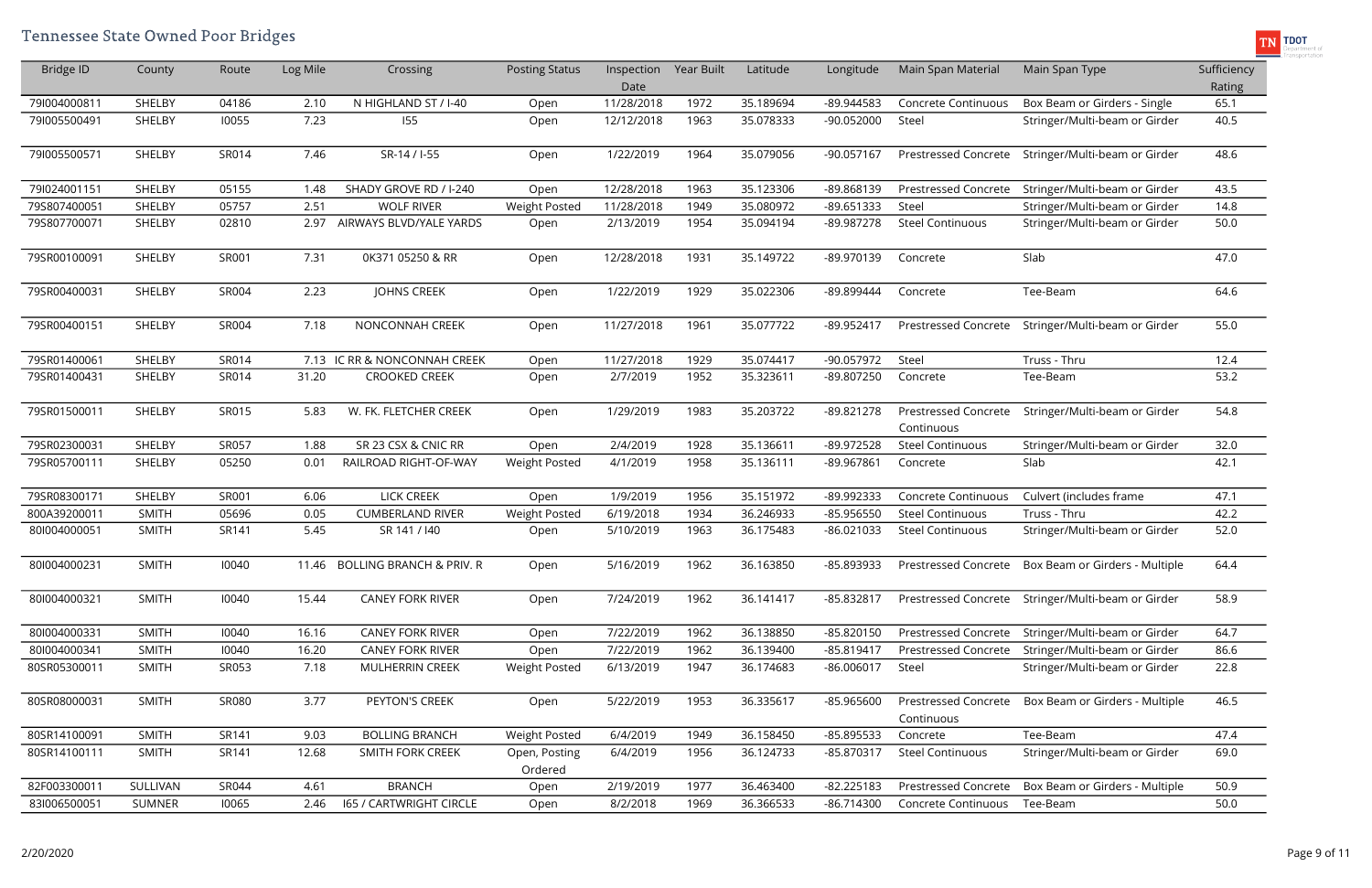| Bridge ID    | County        | Route | Log Mile | Crossing                                  | <b>Posting Status</b> | Inspection<br>Date | <b>Year Built</b> | Latitude  | Longitude    | Main Span Material                        | Main Span Type                            | Sufficiency<br>Rating |
|--------------|---------------|-------|----------|-------------------------------------------|-----------------------|--------------------|-------------------|-----------|--------------|-------------------------------------------|-------------------------------------------|-----------------------|
| 83S628600071 | <b>SUMNER</b> | SR174 |          | 34.72 MIDDLE FORK DRAKES BRANC            | Open                  | 9/7/2018           | 1956              | 36.623117 | -86.327050   | Concrete                                  | Tee-Beam                                  | 48.3                  |
| 83SR00600071 | <b>SUMNER</b> | SR006 |          | 9.84 W. FK STATION CAMP CREEK             | Open                  | 10/30/2018         | 1955              | 36.349583 | -86.512533   | Concrete                                  | Tee-Beam                                  | 30.9                  |
| 83SR00600341 | <b>SUMNER</b> | SR386 | 6.84     | SR386-LL / SR6 & RAMP F                   | Open                  | 9/20/2018          | 2006              | 36.328733 | -86.559017   | Steel Continuous                          | Stringer/Multi-beam or Girder             | 58.0                  |
| 83SR04100031 | <b>SUMNER</b> | SR041 |          | 2.17 RIGHT FORK SLATERS CREEK             | Open                  | 8/14/2018          | 1939              | 36.372967 | -86.708950   | <b>Concrete Continuous</b>                | Culvert (includes frame<br>culverts)      | 48.5                  |
| 83SR04100111 | <b>SUMNER</b> | SR041 | 17.76    | <b>RED RIVER</b>                          | Open                  | 8/15/2018          | 1947              | 36.568933 | -86.606667   | Concrete                                  | Tee-Beam                                  | 37.8                  |
| 85SR14100031 | TROUSDALE     | SR141 | 4.82     | LITTLE GOOSE CREEK                        | Temproary<br>Shoring  | 2/14/2019          | 1993              | 36.391850 | $-86.167133$ | <b>Prestressed Concrete</b>               | Box Beam or Girders - Single<br>or Spread | 40.0                  |
| 85SR14100071 | TROUSDALE     | SR141 | 6.50     | <b>OVERFLOW CUMBERLAND</b><br><b>RIVE</b> | Open                  | 2/14/2019          | 1979              | 36.370767 | $-86.175833$ | <b>Concrete Continuous</b>                | Culvert (includes frame<br>culverts)      | 56.9                  |
| 86SR10700071 | <b>UNICOI</b> | SR107 | 5.22     | <b>INDIAN CREEK</b>                       | <b>Weight Posted</b>  | 11/7/2018          | 1928              | 36.150833 | $-82.413611$ | Concrete                                  | Tee-Beam                                  | 23.9                  |
| 90S238600011 | WASHINGTON    | SR353 | 0.45     | NOLICHUCKY RIVER                          | <b>Weight Posted</b>  | 11/14/2019         | 1958              | 36.155667 | -82.590550   | Concrete                                  | Tee-Beam                                  | 37.0                  |
| 90S245200051 | WASHINGTON    | SR353 | 11.72    | LITTLE LIMESTONES CREEK                   | <b>Weight Posted</b>  | 10/2/2019          | 1945              | 36.264450 | -82.499850   | Concrete                                  | Tee-Beam                                  | 36.9                  |
| 90SR03400071 | WASHINGTON    | SR034 | 15.53    | <b>CSX RAILROAD</b>                       | <b>Weight Posted</b>  | 11/5/2019          | 1931              | 36.310136 | -82.393200   | Concrete                                  | Tee-Beam                                  | 56.0                  |
| 91S619400031 | <b>WAYNE</b>  | SR203 | 3.80     | <b>BEAR CREEK</b>                         | <b>Weight Posted</b>  | 11/29/2018         | 1962              | 35.153683 | -87.929483   | <b>Prestressed Concrete</b><br>Continuous | Box Beam or Girders - Multiple            | 60.9                  |
| 92SR11800031 | WEAKLEY       | SR118 | 4.71     | STRAWBERRY BRANCH                         | Open                  | 10/9/2018          | 1954              | 36.359789 | -88.713139   | Concrete Continuous                       | Culvert (includes frame<br>culverts)      | 54.4                  |
| 92SR12400031 | WEAKLEY       | SR124 | 6.11     | <b>BRANCH</b>                             | Open                  | 10/16/2018         | 1989              | 36.152083 | -88.696500   | <b>Prestressed Concrete</b>               | Box Beam or Girders - Single<br>or Spread | 64.4                  |
| 94l006500011 | WILLIAMSON    | SR247 | 2.38     | SR 247 / 165                              | Open                  | 2/21/2019          | 1961              | 35.751683 | -86.870483   | Prestressed Concrete                      | Stringer/Multi-beam or Girder             | 34.7                  |
| 94l006500091 | WILLIAMSON    | 10065 | 8.24     | <b>BRANCH</b>                             | Open                  | 2/8/2019           | 1963              | 35.851683 | $-86.832100$ | Concrete Continuous                       | Culvert (includes frame<br>culverts)      | 43.0                  |
| 94l006500371 | WILLIAMSON    | SR441 |          | 1.49 RAMP C/RAMP B COOL SPNG              | Open                  | 3/12/2019          | 1991              | 35.965267 | -86.810067   | <b>Prestressed Concrete</b><br>Continuous | Box Beam or Girders - Single<br>or Spread | 67.1                  |
| 94SR00600091 | WILLIAMSON    | SR006 | 8.89     | <b>CSX RAILROAD</b>                       | <b>Weight Posted</b>  | 2/15/2019          | 1930              | 35.875367 | -86.882400   | Concrete                                  | Tee-Beam                                  | 20.9                  |
| 94SR00600131 | WILLIAMSON    | SR006 | 12.51    | <b>HARPETH RIVER</b>                      | <b>Weight Posted</b>  | 2/14/2019          | 1929              | 35.928033 | -86.865567   | Concrete                                  | Tee-Beam                                  | 49.0                  |
| 94SR01100171 | WILLIAMSON    | SR011 | 9.46     | MC CANLESS BRANCH                         | <b>Weight Posted</b>  | 2/4/2019           | 1930              | 35.884167 | -86.662100   | Concrete                                  | Stringer/Multi-beam or Girder             | 30.5                  |
| 94SR01100231 | WILLIAMSON    | SR011 | 14.82    | MILL CREEK                                | <b>Weight Posted</b>  | 2/25/2019          | 1930              | 35.956983 | -86.671600   | Concrete                                  | Stringer/Multi-beam or Girder             | 31.5                  |
| 94SR01100251 | WILLIAMSON    | SR011 | 16.23    | <b>BRANCH</b>                             | Open                  | 2/25/2019          | 1932              | 35.977267 | -86.678100   | Concrete Continuous                       | Culvert (includes frame<br>culverts)      | 49.2                  |
| 94SR09600131 | WILLIAMSON    | SR096 | 10.74    | <b>HARPETH RIVER</b>                      | Open                  | 2/8/2019           | 1958              | 35.920533 | -86.865317   | Concrete                                  | Tee-Beam                                  | 52.0                  |